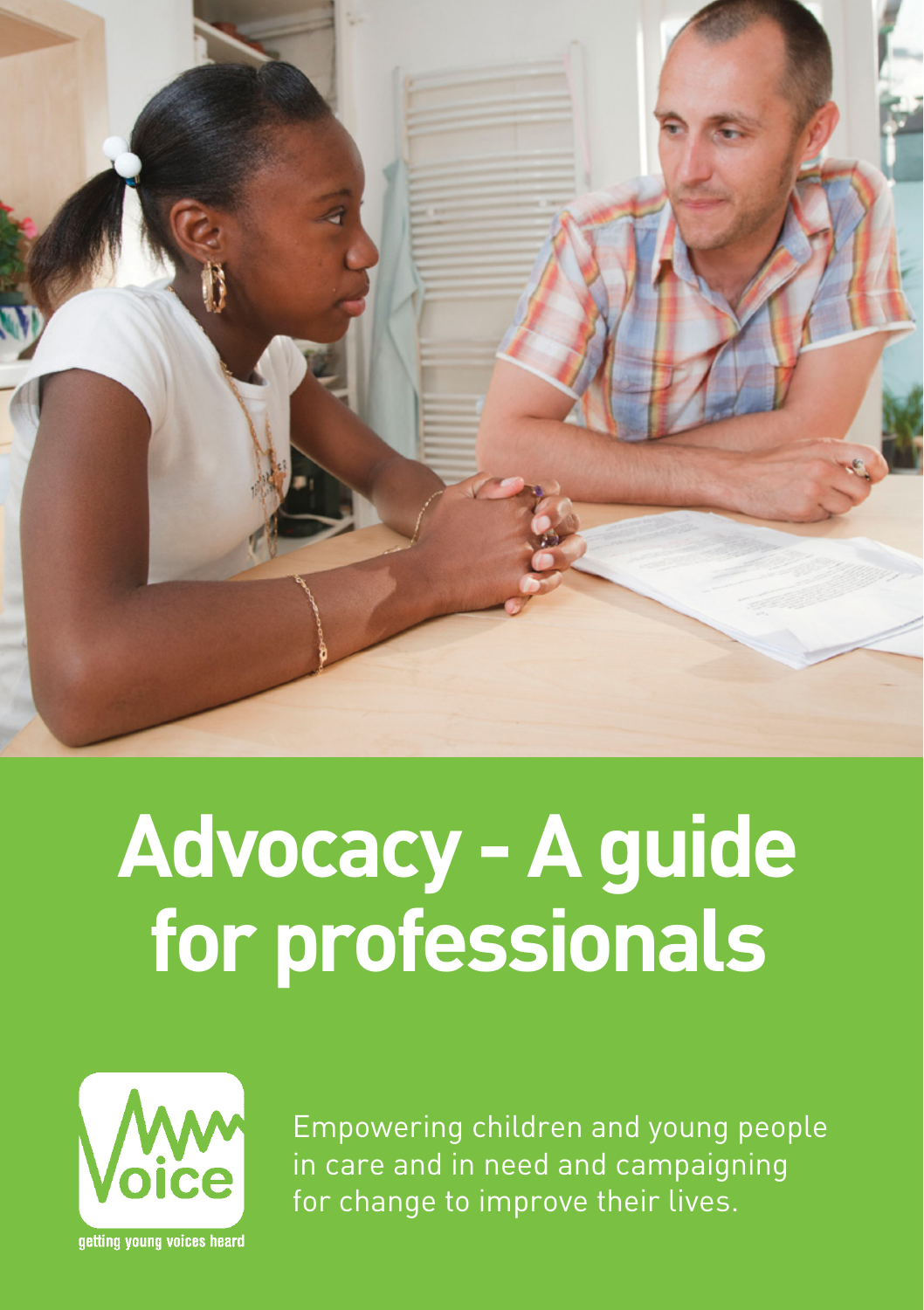#### Who is entitled to advocacy?

The Children Act 1989 (Section 26A) gives looked after children, children in need and care leavers a statutory right to advocacy when they are making, or wishing to make, a complaint or representation to a local authority. However, many children and young people seek

advocacy without wishing to make a formal complaint.

Revised Children Act statutory guidance supports this more general right to advocacy and is described in more detail in the section on Statutory Guidance overleaf.

#### Why is advocacy necessary when there is a social worker and other professionals involved in the care of the child?

All professionals are invaluable in seeking out the wishes and feelings of their clients, and in working closely with them. However, there may be times when the wishes and feelings of a child or young person are in conflict with what the professional considers to be in their best interest. Membership of a professional body will also bring certain constraints, including financial constraints, which may make it hard for a practitioner to fully support a child's wishes.

An advocate provides an entirely independent voice for the child and, even if the 'best interest' view prevails, the child or young

person will have had the valuable experience of having their wishes acknowledged and promoted by another adult.

In any service, the quality of practice can differ amongst professionals, and it is therefore essential that children have access to someone independent who can raise concerns if they are receiving inadequate care. The experience of advocacy can be empowering for children and young people. They often feel more confident to express their wishes and their entitlements when they have experienced an advocate doing so on their behalf.

![](_page_1_Picture_9.jpeg)

#### What does an advocate actually do?

The practice of the advocate will depend on the needs of the child, but is likely to include phone calls and other correspondence with their social worker, supporting them at meetings and reviews, and helping them through the formal complaints process if they request this. Advocates may also refer children and young people to solicitors if a local authority is in serious breach of their statutory duties.

**1 2** The advocate will ensure that the child understands their rights and entitlements, and is able to make an informed decision about the choices that are available to them. The advocate will not seek to influence the child or young person with regard to their decision making.

Advocates work in an open and transparent way, so will always tell children about any conversations they have had with professionals. However, they also understand that there may be times when it would be harmful, or inappropriate, for them to share particularly sensitive information which the professional needs to take time and care to communicate.

te can<br>nanges<br>**// " As a young person life is a roller-coaster, an advocate can help the changes be smoother.**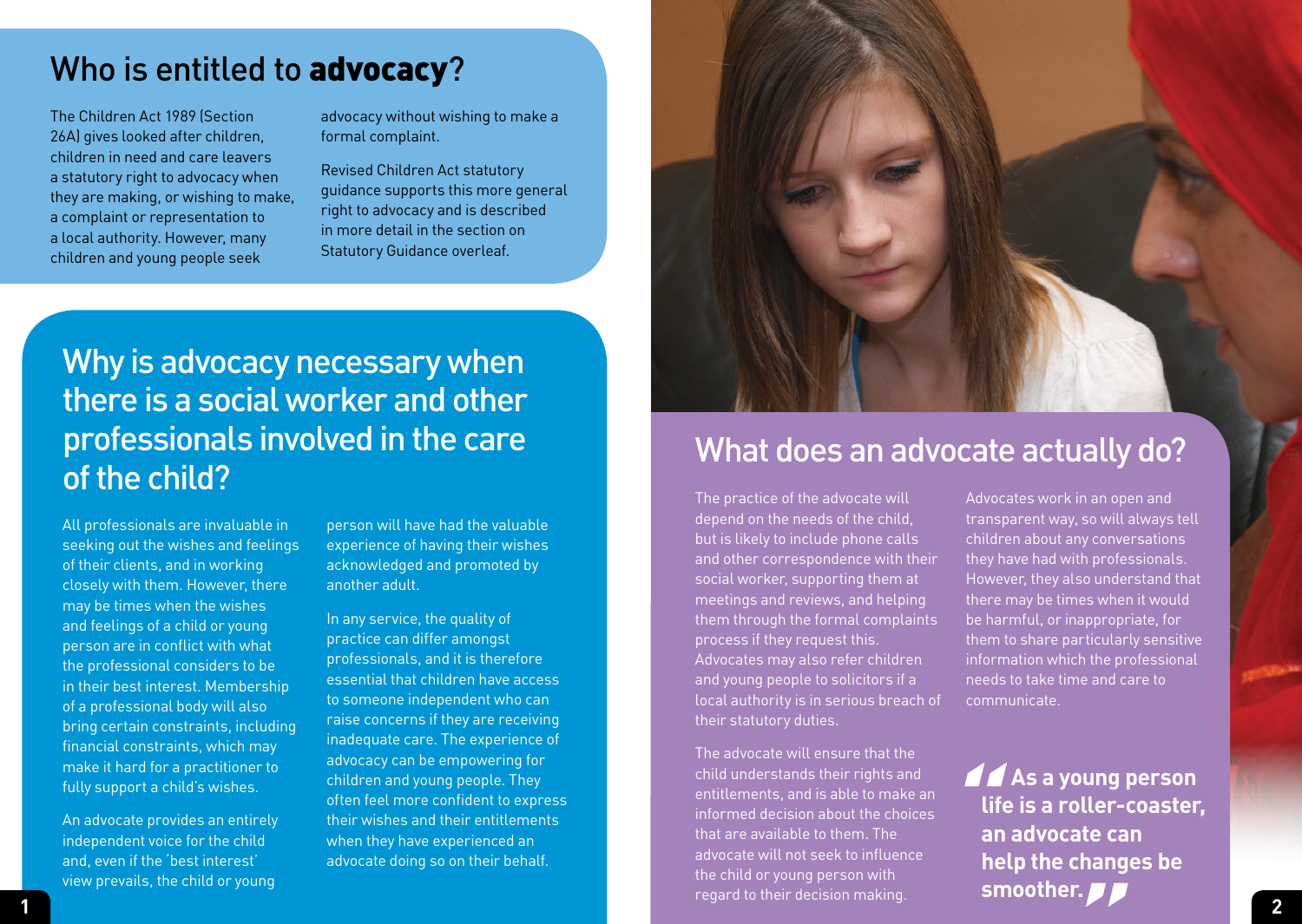#### What kinds of issues are raised by children and young people seeking advocacy?

The issues that are raised vary widely, but common concerns include:

- Wanted and unwanted placement moves
- Educational and financial entitlements for care leavers
- Contact with siblings and other family members
- A wish to become accommodated as a result of family breakdown
- Housing issues for care leavers
- A breakdown in communication with their social worker

#### What happens if a child discloses information which raises concerns about their safety?

Confidentiality is integral to the advocacy relationship and is important for establishing trust. Advocacy services also have safeguarding responsibilities to children and young people and these are clarified at the start of the advocacy relationship. The advocate will explain that

confidentiality would need to be breached in the event of serious concerns about a child's safety or the safety of another person. Wherever possible, any need to breach confidentiality would be discussed with the child prior to contacting Children's Services.

### Who can refer a child or young person for advocacy?

Anyone can make the initial referral and many children and young people self refer. As it is a child-led service, work will only commence when the child or young person has made contact themselves and given the advocate their instructions. Each local authority Children's Service should have an advocacy provider. Voice offers a free National Helpline for any looked after child or child in need and can refer children to any provider in the country if we do not deliver the advocacy in their area.

**" "I felt that my advocate was on my side, that she was going to help me. What I like about her is that she was honest and did not give me false hope.**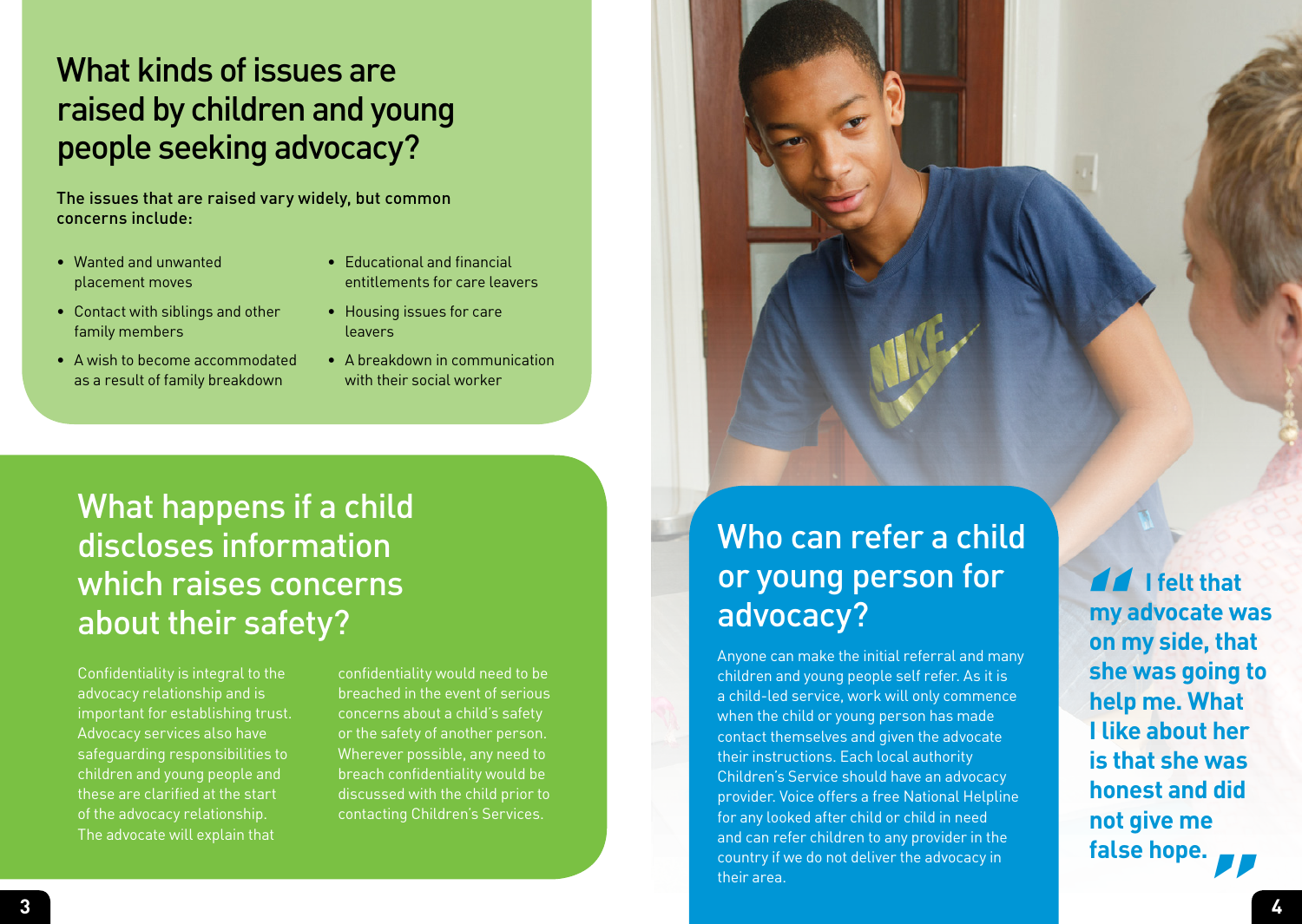#### What if a child or young person has a disability and is unable to communicate verbally?

Some advocacy providers, including Voice, have expertise in the provision of Non-Instructed advocacy. Article 12 of the UN Convention on the Rights of the Child states that children and young people who are not able to communicate clear directions still have the right to be involved in the decisions that affect them and to have their views taken into account when decisions are being made about their lives.

There are a number of different approaches which enable the advocate to work in a meaningful way with those who are non-verbal. This includes having a good knowledge of their rights and entitlements so as to ensure that these are not overlooked when decisions are being made.

#### How can professionals work in partnership with the advocate?

We are all working to support the well-being of the child or young person, and it is always positive when work can be carried out in an understanding, respectful and collaborative way, even if the advocate is putting forward requests which are contrary to the views and plans of the professional.

Working in partnership provides a helpful model of conflict resolution for children and young people, which they can then utilise in other areas of their lives.

![](_page_3_Picture_6.jpeg)

**5 6 11** It is because of my **advocate that I am still in this country, have a decent house and am back at school. "**

#### Children Act 1989 Regulations and Guidance Statutory Guidance

Care Planning, Placement and Case Review 2010 - Consideration must be given to securing the support of an advocate if a child has difficulty expressing their wishes and feelings about decisions being made for them.

The IRO Handbook 2010 – Before every review, the IRO must ensure that the child is aware of their right to an advocate and that they understand how to access one, and the role that they can play.

National Minimum Standards for Fostering Services 2011 and National Minimum Standards for Children's Homes 2011 – The right to advocacy and the knowledge as to how to

access advocacy is enshrined in the National Minimum Standards. Children should be assisted to obtain an advocate if they want help to express their wishes, feelings and views in statutory reviews.

Care Leavers: Planning Transition to Adulthood for Care Leavers 2010 – It is recognised that advocacy will be particularly important when decisions are being made about a child's readiness to leave care. Independent advocacy can help ensure that children are able to communicate the help they will need for the future as they move towards greater independence.

#### Relevant Publications

- National Standards for the Provision of Children's Advocacy Services. Department of Health, November 2002.
- Get it Sorted, Providing Effective Advocacy Services for Children and Young People Making a Complaint under the Children Act 1989. Department of Education and Skills, 2004.